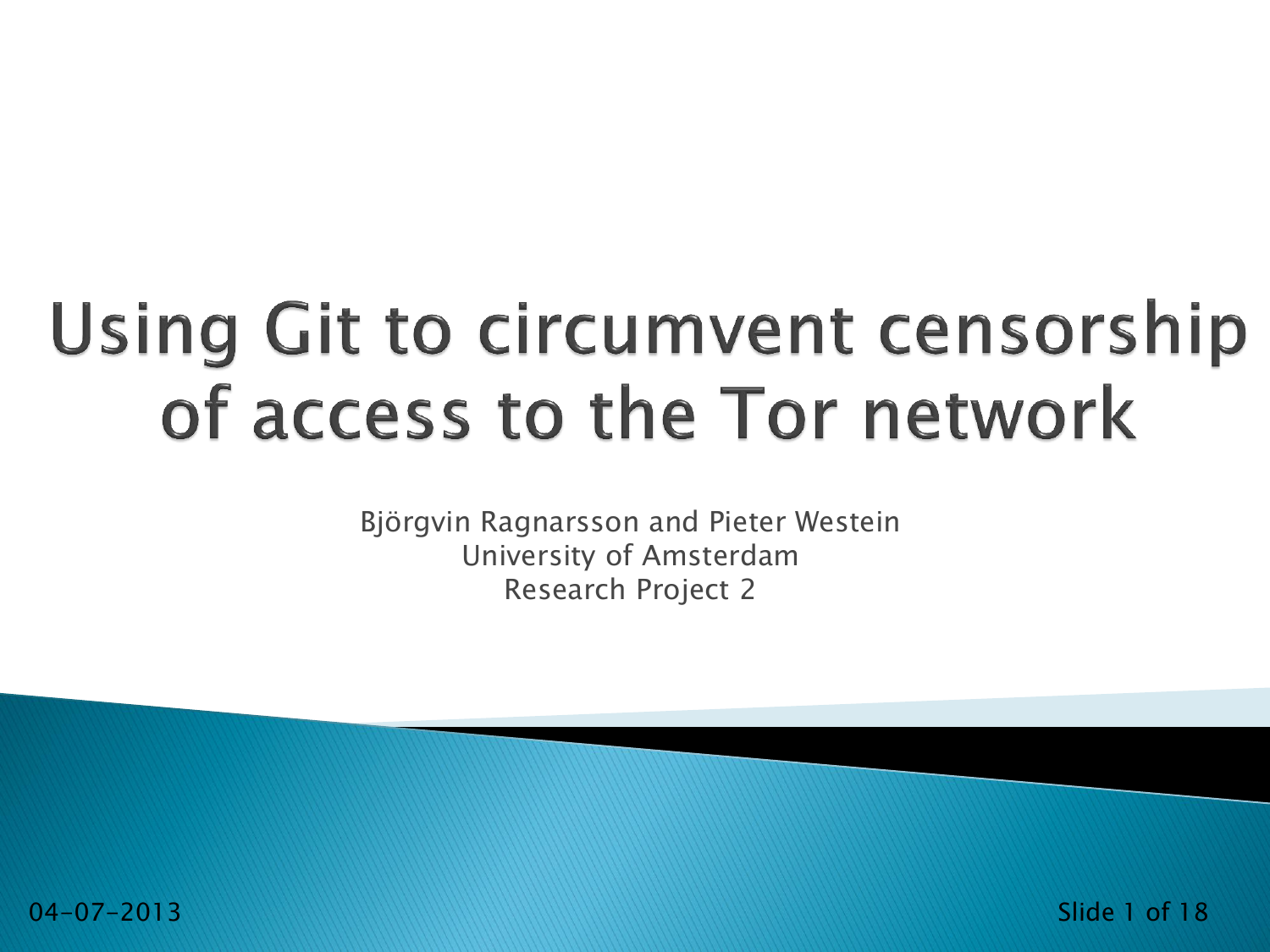# Outline

- **Introduction**
- ▶ Research Question
- Git overview
- **Design overview**
- Demo
- ▶ Performance measurements
- Prototype evaluation
- ▶ Conclusion and Future work
- Questions

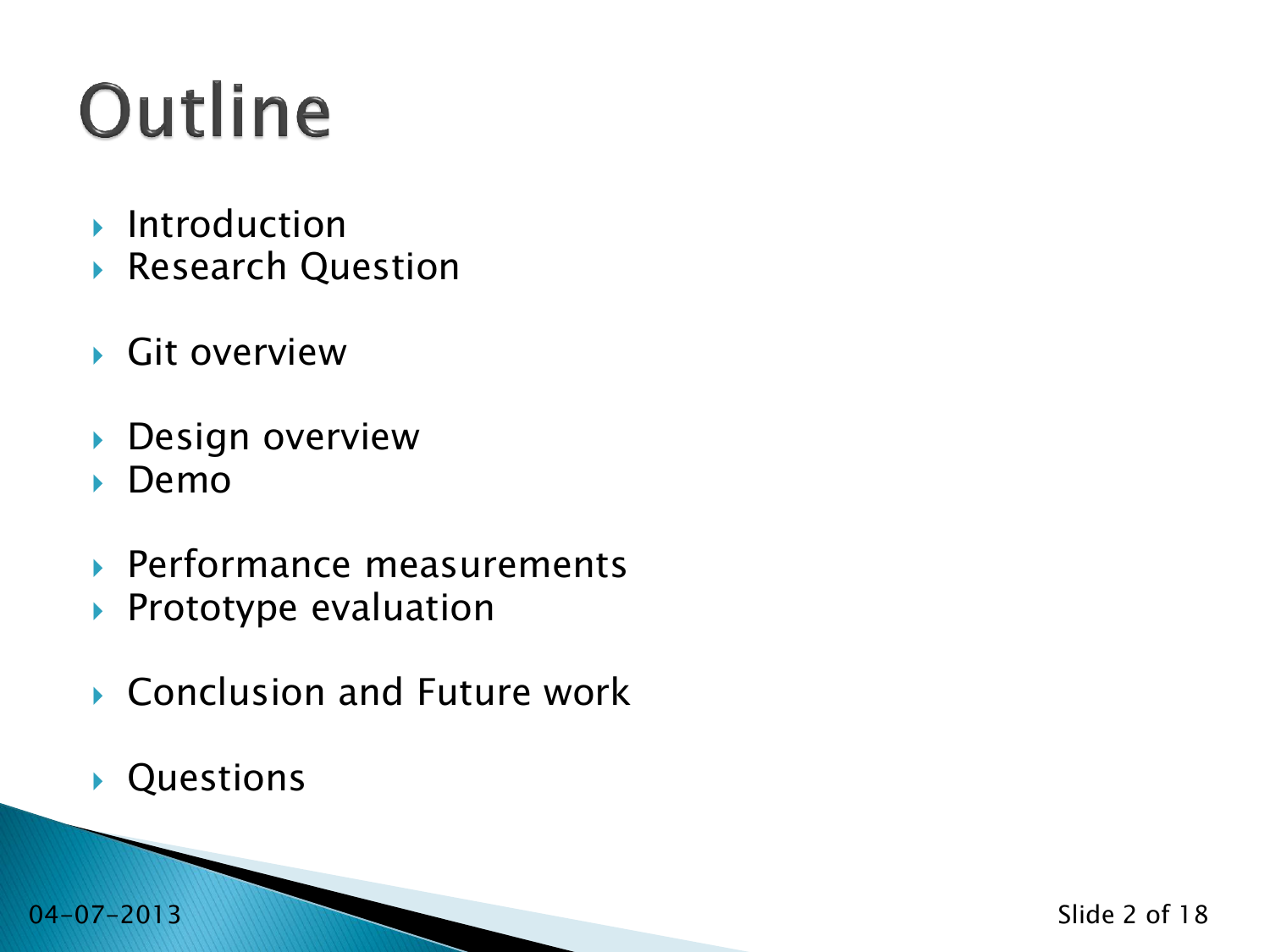### **Tor overview**



Source: https://www.torproject.org/about/overview.html.en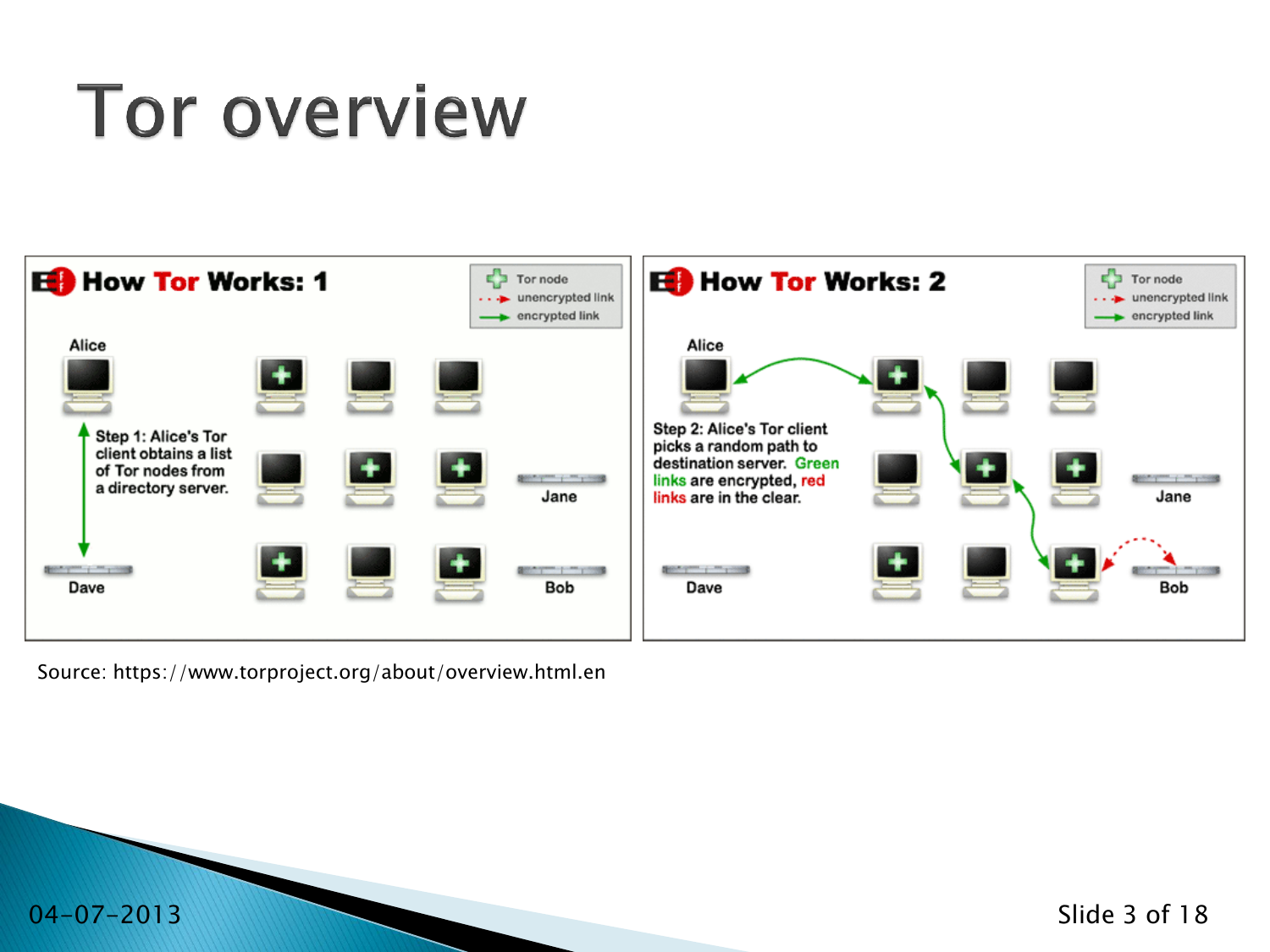### **Censorship and resistance**

- Tor relays are public, easy to block
- ▶ Introduction of Bridges
- ▶ Scanners actively trying to reach Bridges
- ▶ Introduction of Pluggable Transports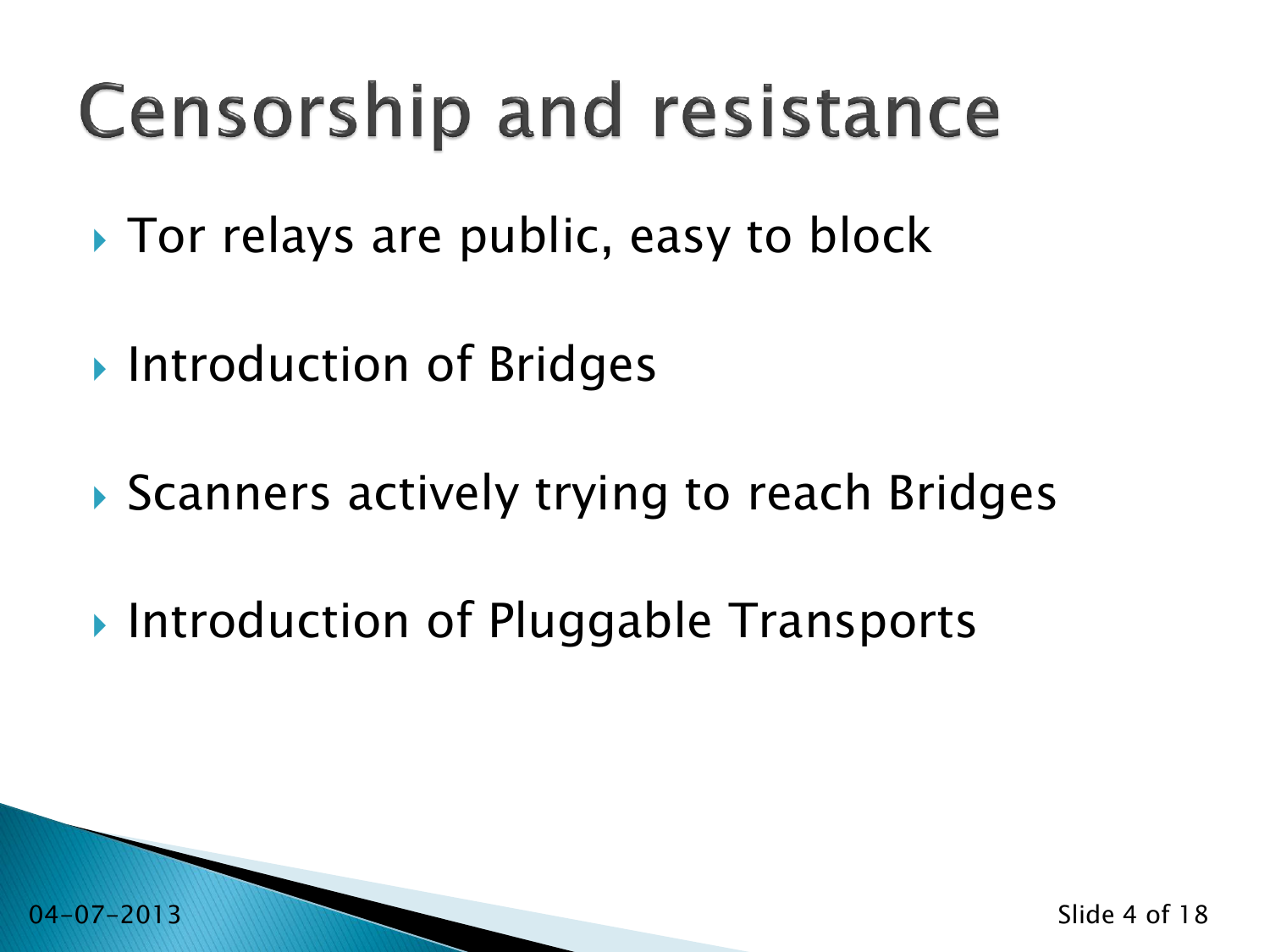# **Pluggable Transports**

- Modules for obfsproxy framework
- Can be used for other purposes than Tor ◦ as a SOCKS proxy
- ▶ Existing transports
	- Obfs2,Obfs3, Skype, ScrambleSuit, Dust, StegoTorus, flashproxy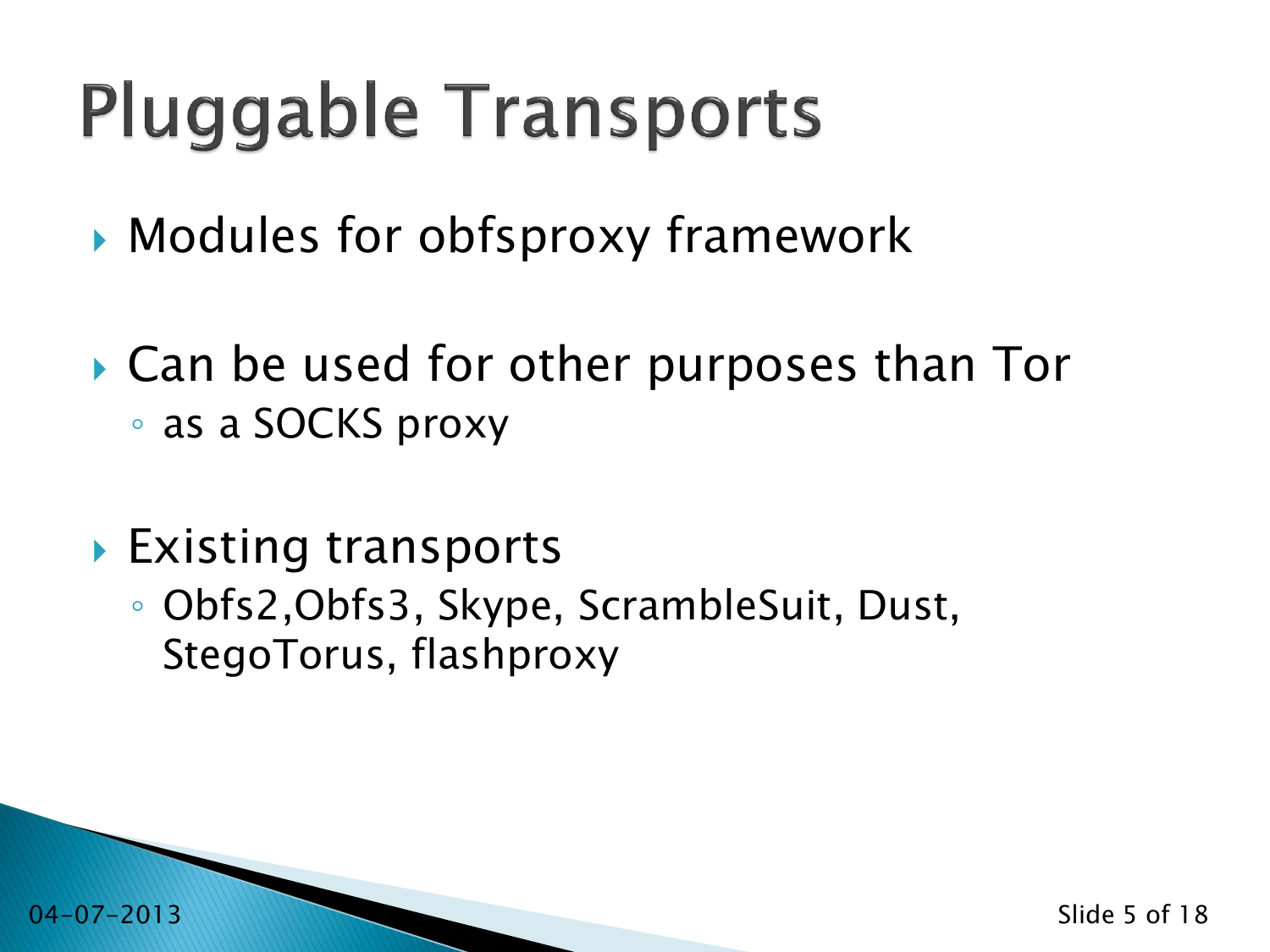## **Research Question**

- ▶ Is it possible to shape Tor traffic in such a way that it looks identical to the Git protocol?
- ▶ How could a censor identify Tor bridges and users using such an obfuscated protocol?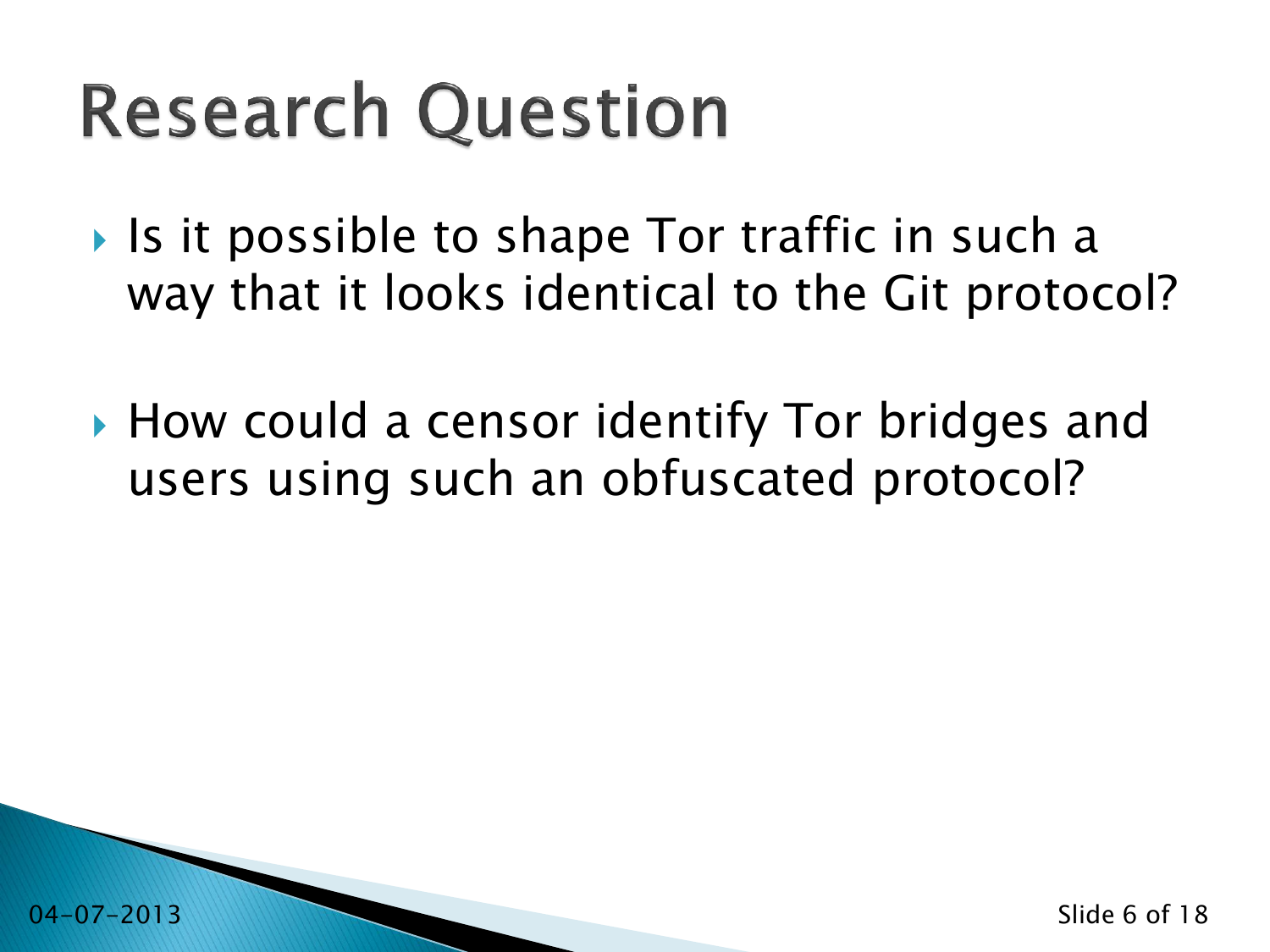## **Git overview**

- Version control system
- Push and pull mechanism
- ▶ Four transports protocols ◦ SSH, Git, HTTP, HTTPS

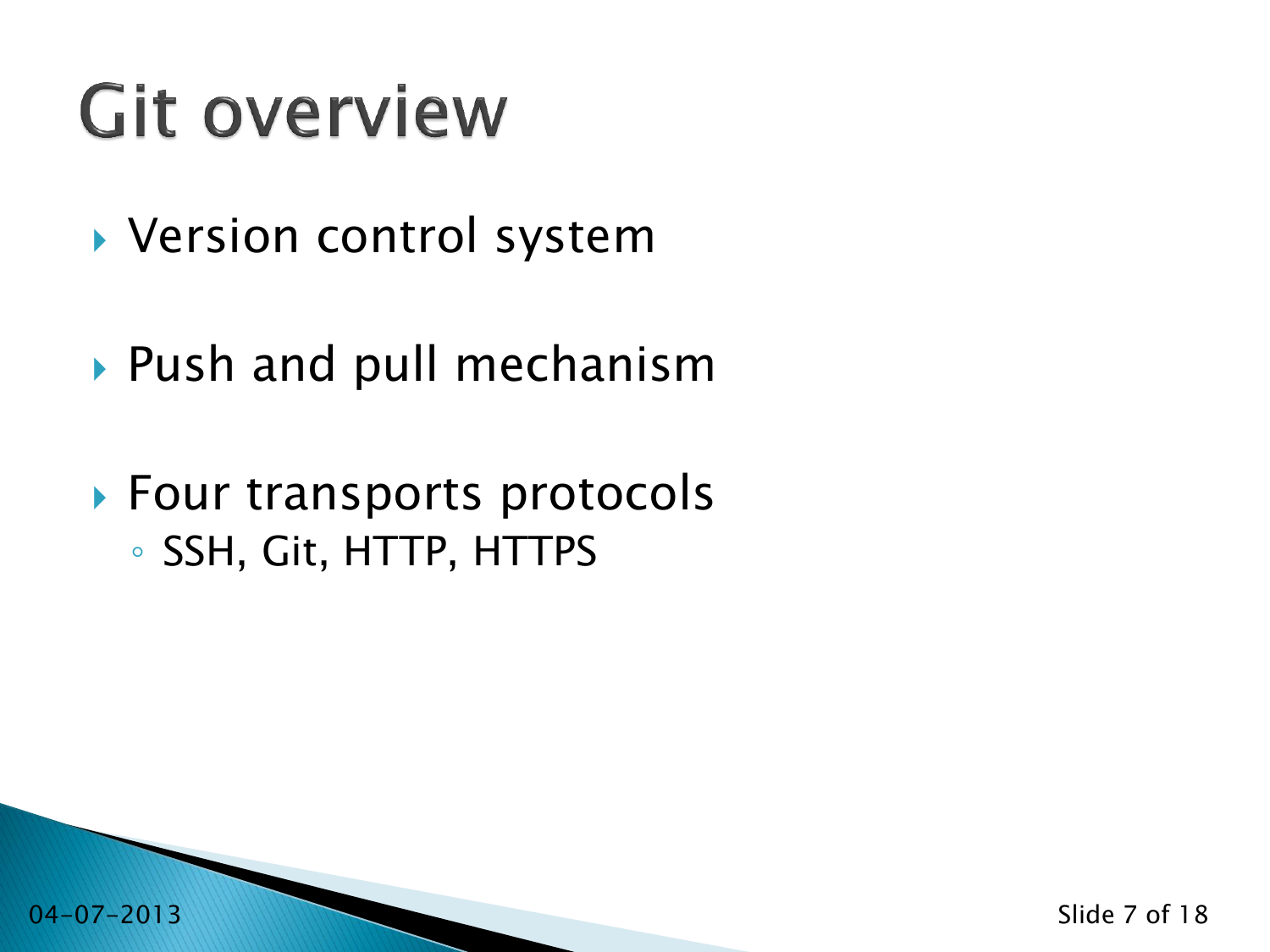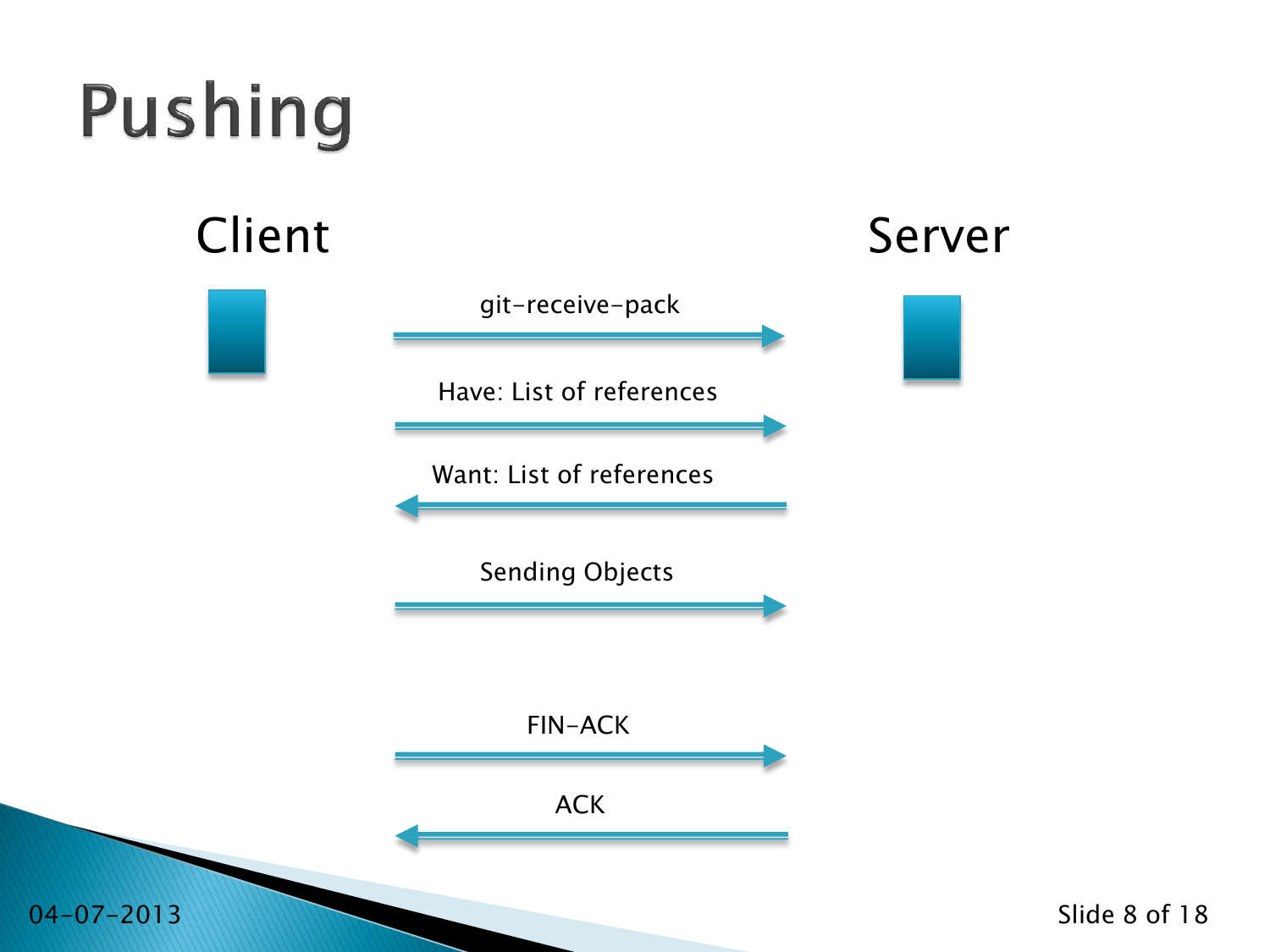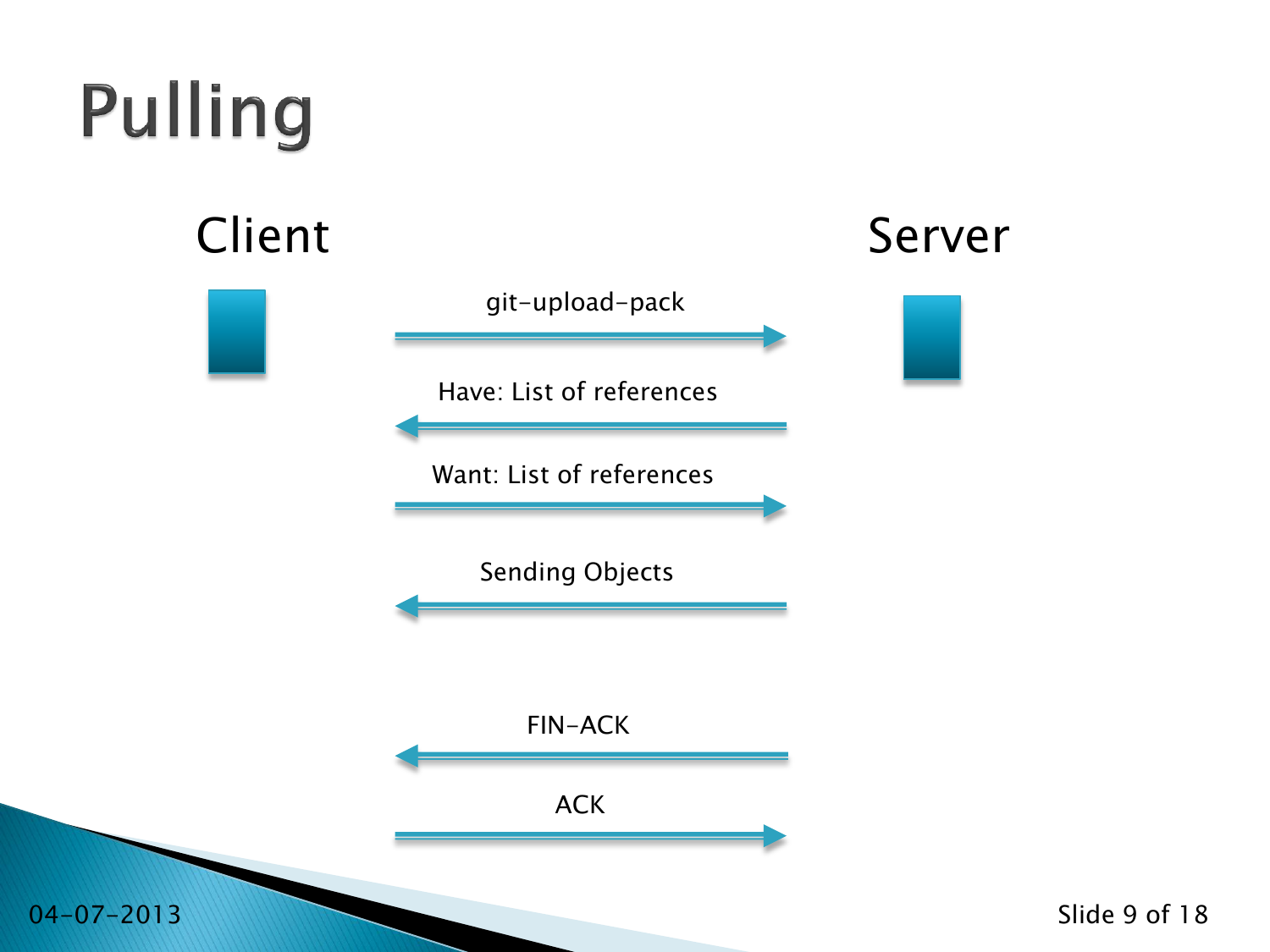# **Object Storage**

- ▶ Files compressed and stored in the Git database
- ▶ SHA1 hash of the content used as reference

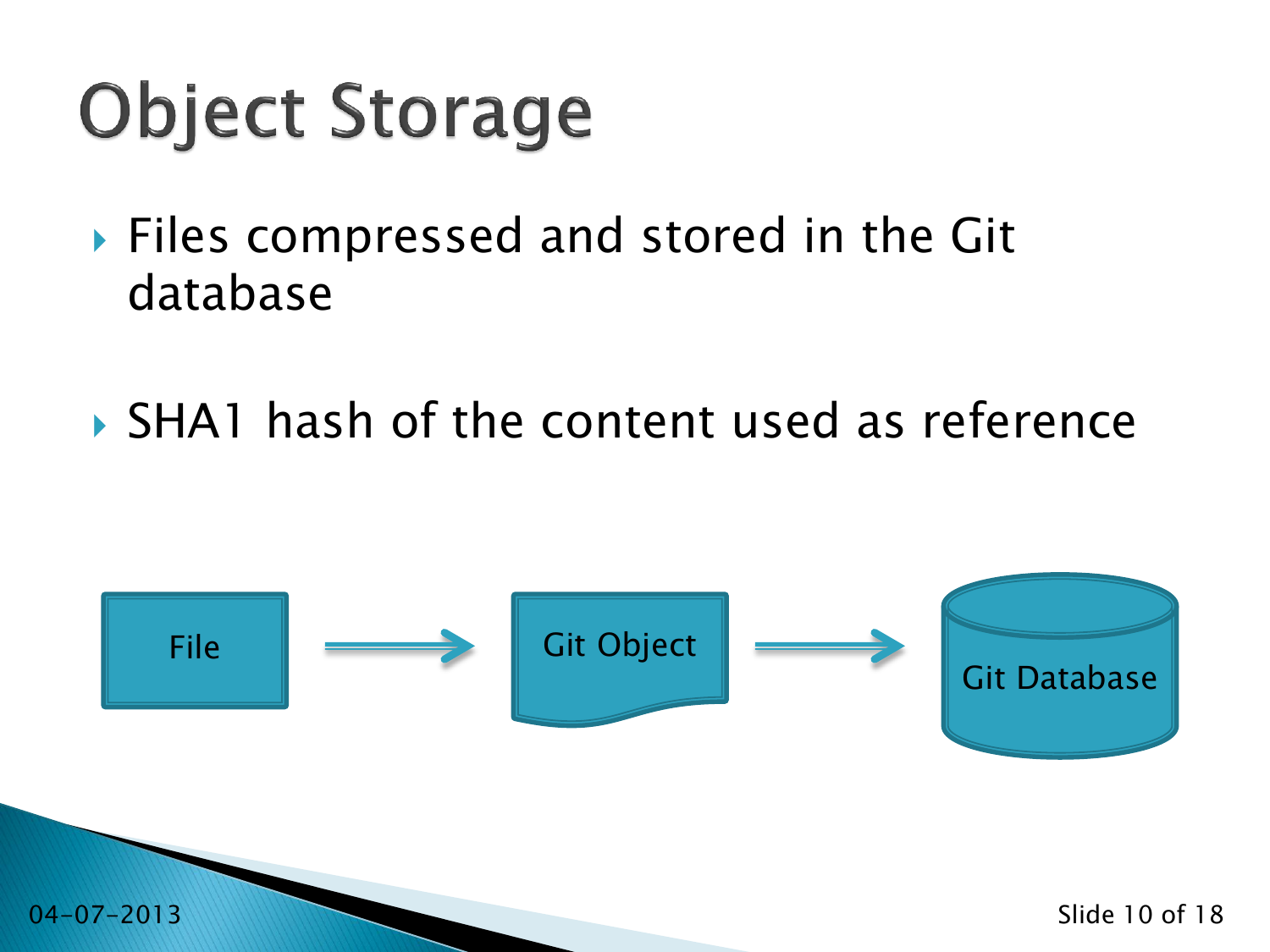### **Design overview**

▶ TCP stream is stored as files in Git

- ▶ The Git program does the transfer
	- Makes it harder to fingerprint
	- Provides four transports in one:
		- (SSH/Git/HTTP/HTTPS)
- ▶ Client initiates send/receive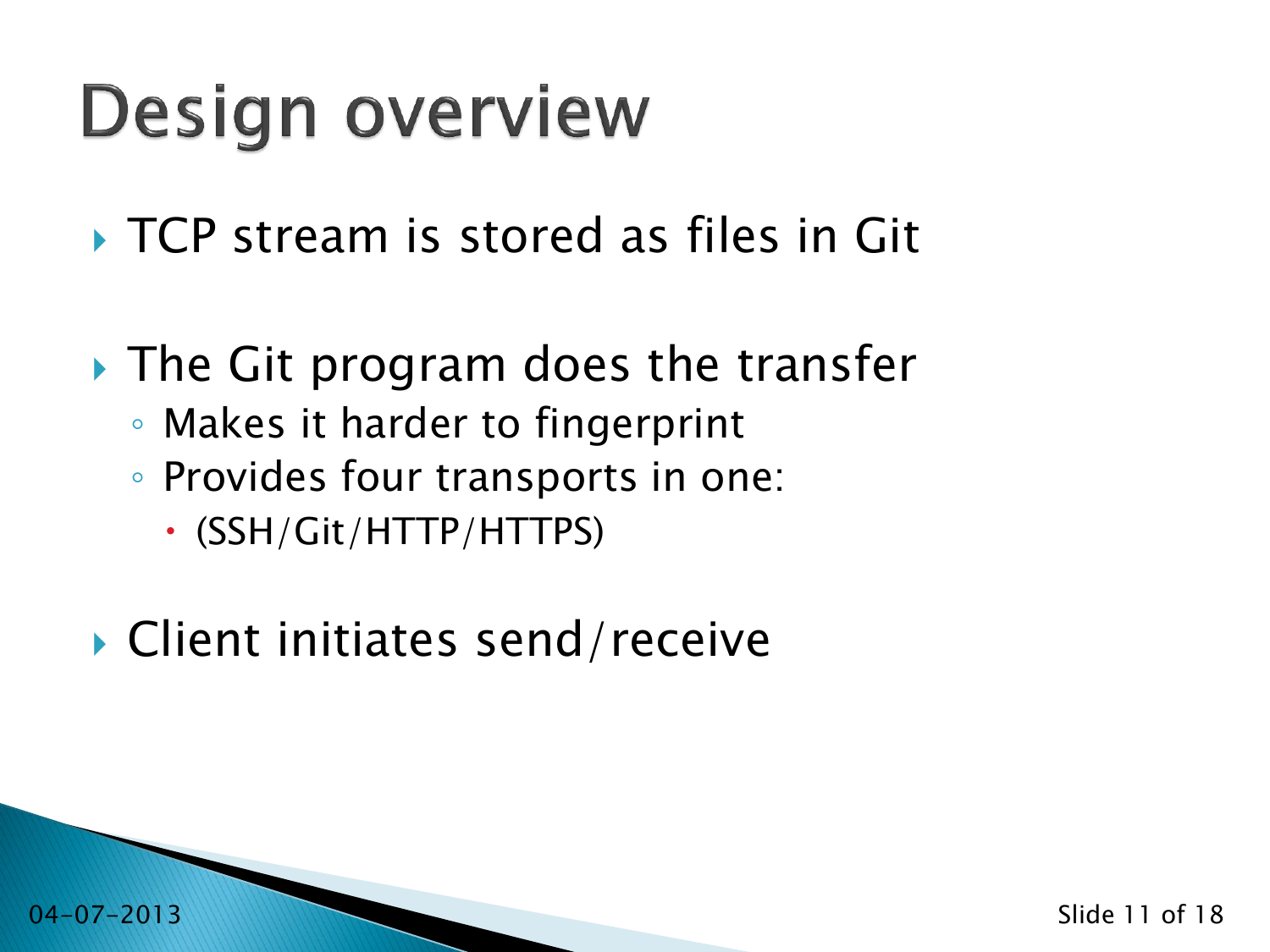

04-07-2013 Slide 12 of 18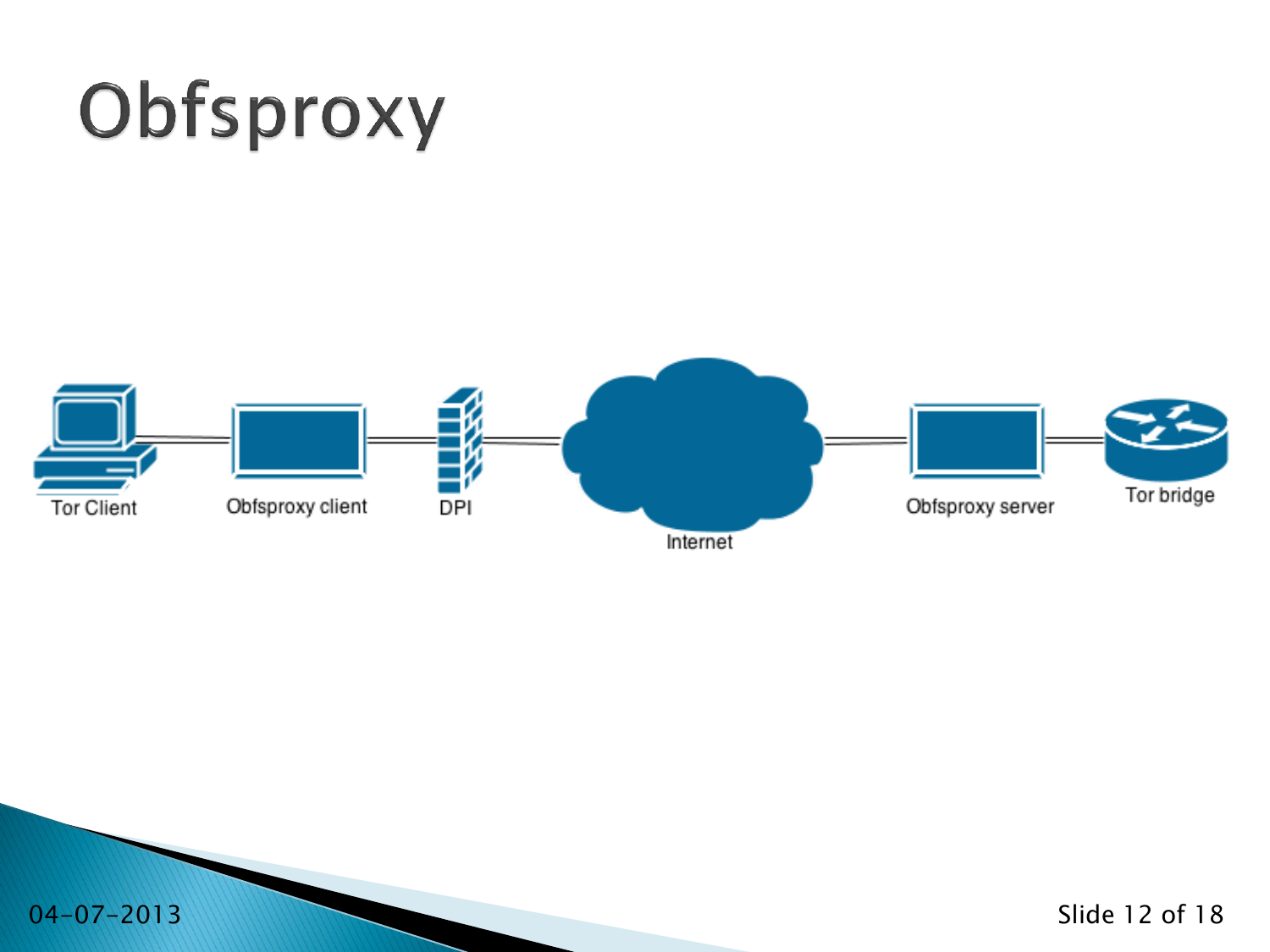# Demo time!

04-07-2013 Slide 13 of 18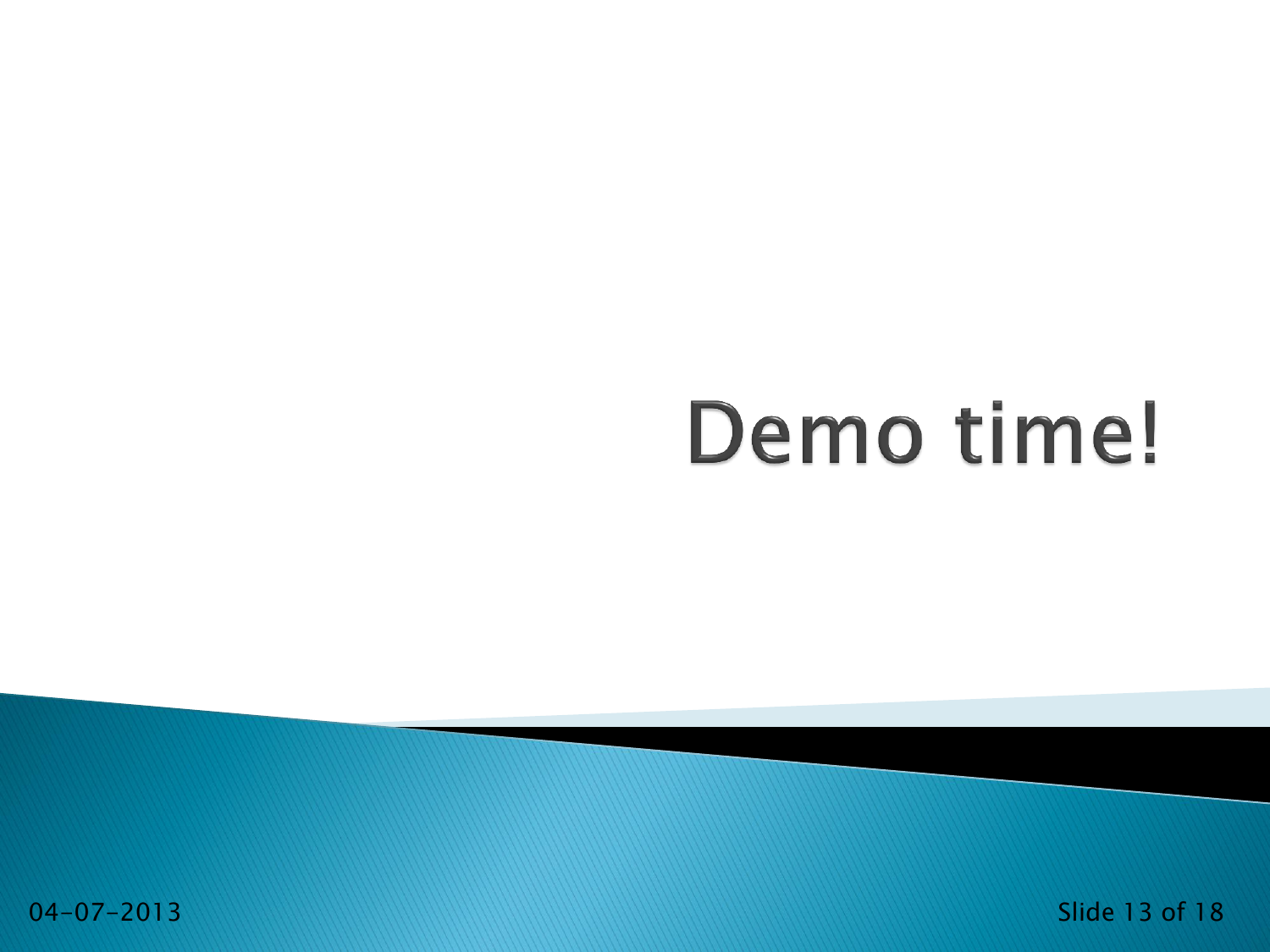### Performance measurements

### ▶ Downloading a 10MB file using git over ssh

- 7 KB/s over ssh through Tor
- 166 KB/s over ssh without Tor

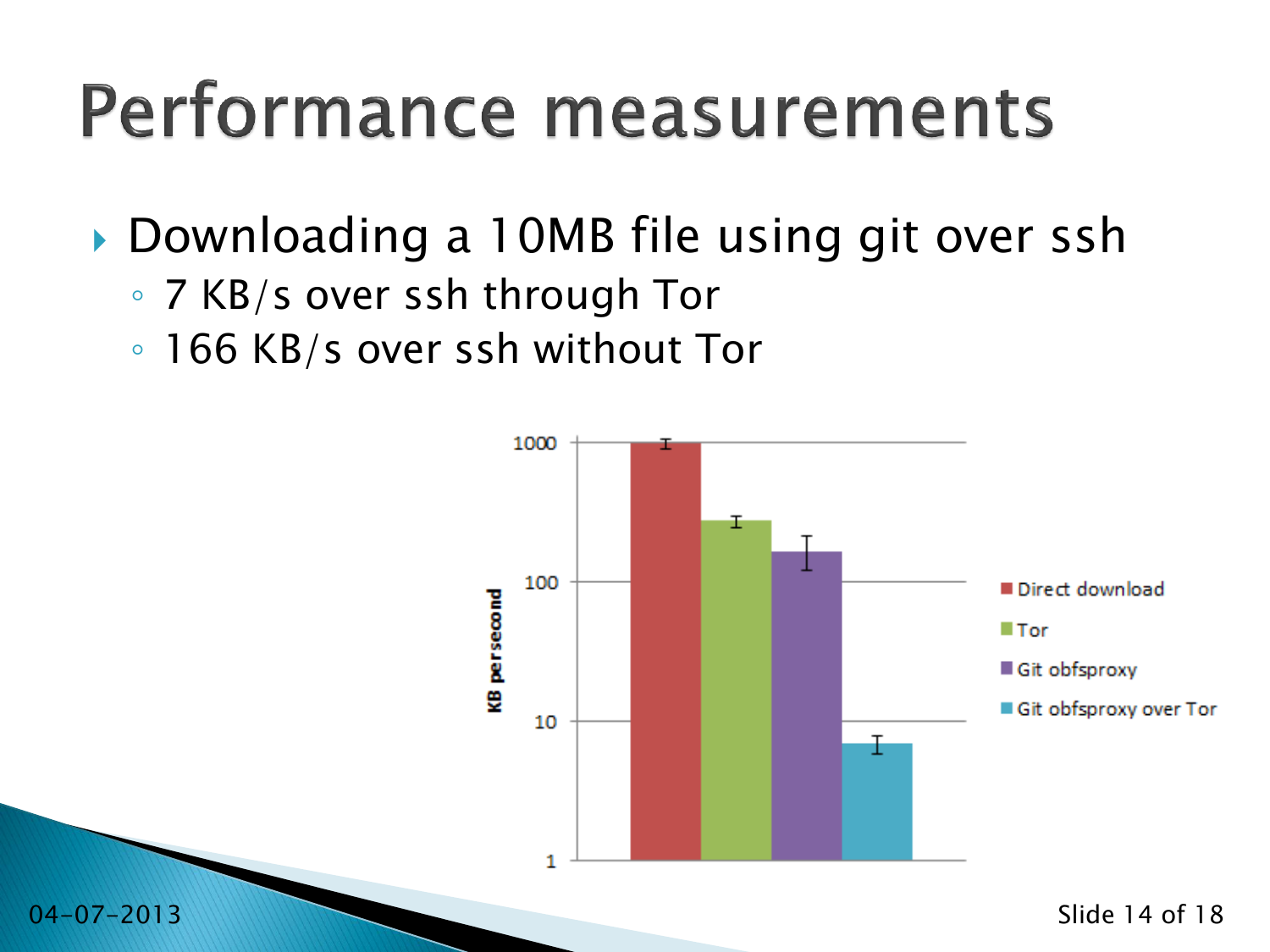### **Prototype evaluation**

- ▶ The frequency of pushes and pulls
- ▶ Tor data is compressed (not hidden)
- Git traces on disk

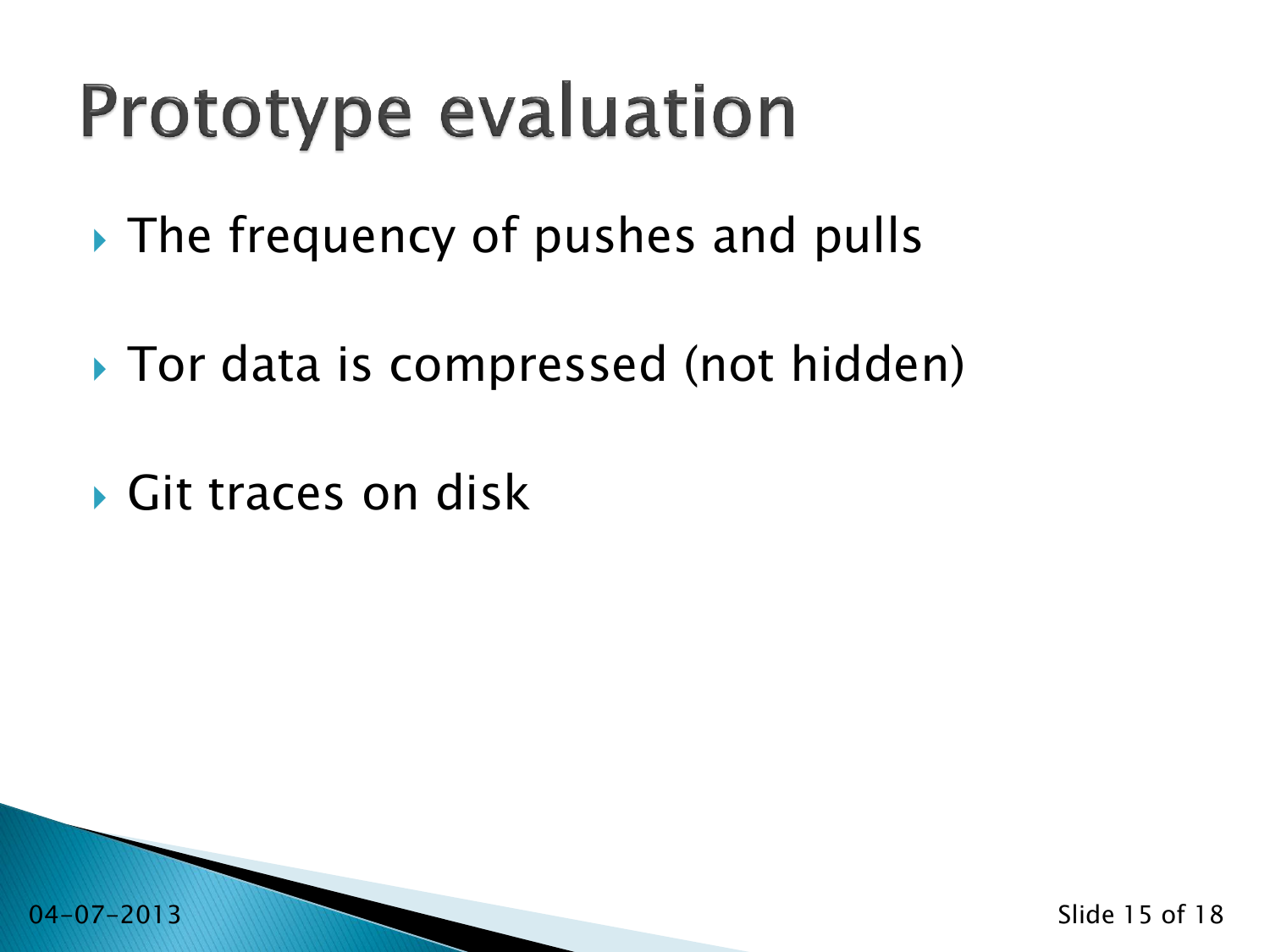### Conclusion

- ▶ Tor usage can be obfuscated as Git traffic ◦ or any other VCS
- ▶ Prototype is slow, compared to normal Tor
- ▶ Polling and disk writes are weak points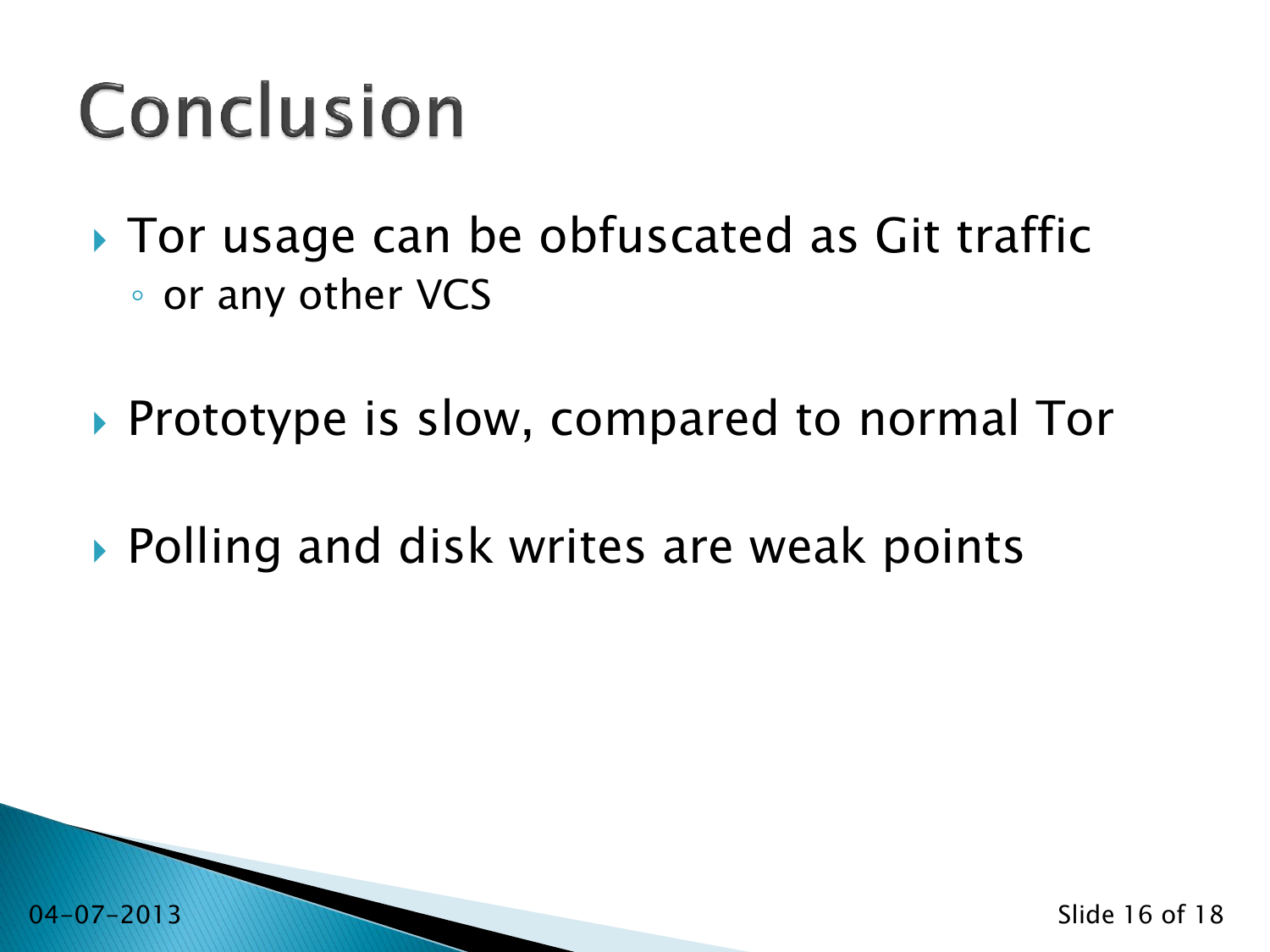### **Future work**

- Using publicly available Git servers for relaying
- Layered obfuscation
- ▶ Eliminate disk writes